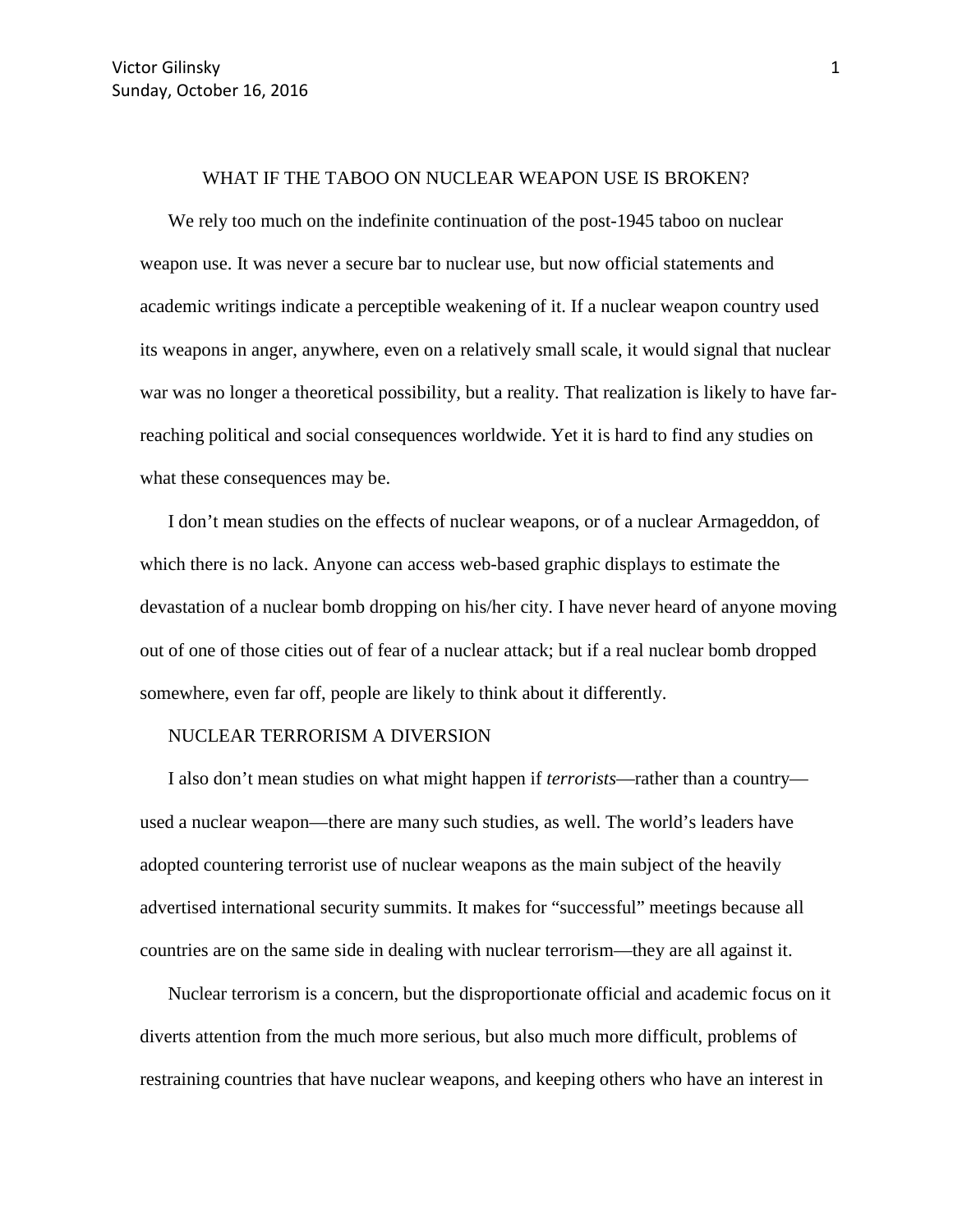getting them from doing so—and then using them. Dealing with nuclear weapon states, and would-be nuclear weapon states, means confronting argument over the rights and wrongs of nuclear weapon possession, and considering major policy changes, all of which world leaders stay clear of.

## NUCLEAR WEAPON USE BY NATIONS

When it comes to nuclear weapon use by a nation state, the most likely candidates are the countries outside the Nonproliferation Treaty—India, Israel, North Korea, and Pakistan—all of which are involved in territorial disputes that have led to wars. Initial nuclear weapon use may or may not involve large civilian casualties; it could in fact take place on a battlefield, with few civilian casualties. The current operative assumption in nuclear circles is apparently that after such an event the world would basically go on as it is, albeit with suitable changes in nuclear strategy by the other owners of these weapons, and possibly increased efforts by others to get the weapons, too.

But I think the more powerful result would be a sea change in the thinking of people around the world. They may decide, for example, that they don't want to be anywhere near a potential target. Governments may find it difficult to maintain control without repressive measures. There may be a premium on shelter space. There are already news stories about the super-rich outfitting themselves with extraordinary secure underground facilities. It sounds overwrought, but then we may be being too complacent.

In the wake of military use of nuclear weapons, and the prospect of further use, popular movements may force changes in the way the world is organized, possibly violent changes. What these changes might be is difficult to say. We do know that the "experts" tend to underestimate the broader societal consequences of new circumstances that fall outside the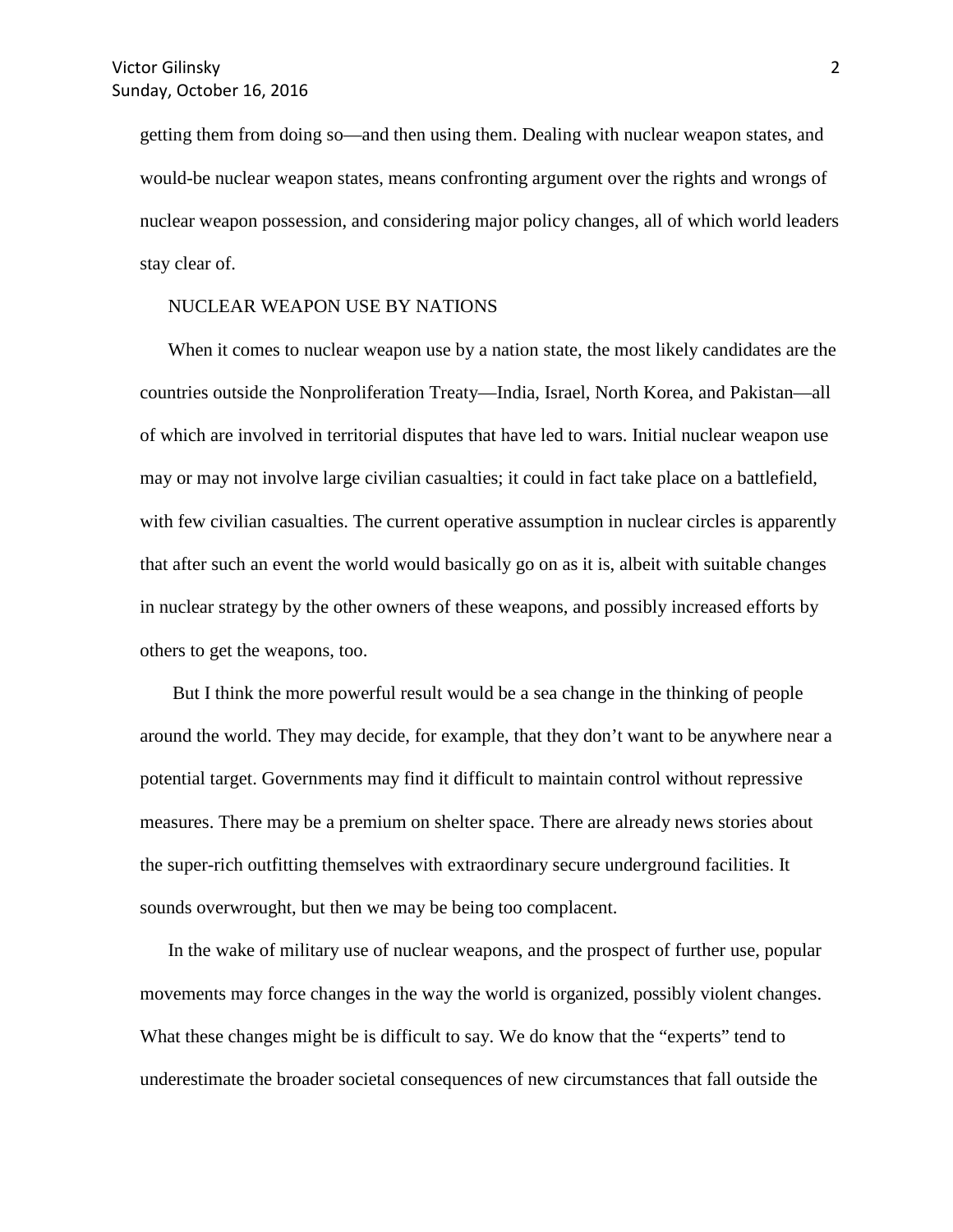conventional assumptions.

To take a recent example, consider the 2011 Fukushima nuclear plant accident. A technical expert could have projected that a large tsunami would disable the safety systems of the plant and cause a severe accident. But no one had predicted that after the accident Japan, in reaction to public outcry, would then shut its nuclear reactors, and that governments of a number of other countries would decide to end their nuclear power programs altogether.

Or consider the 2008 world financial crash. Not only did the central bankers insist in advance that it could not happen, but they failed to understand its broader economic significance even when important banks started to fail.

And, of course, there is the hundred-year old example of World War I—even after the Austrian archduke's 1914 assassination no one expected a long world war that would destroy four major empires.

In the same way, nuclear weapon use by one of the nuclear weapons countries could have worldwide societal consequences far beyond what anyone imagines today.

## WEAKENING THE TABOO

What has changed to weaken the taboo? For one thing, the horror of nuclear weapons has diminished. I am old enough to remember having to jump under my desk during "atomic" bomb drills in high school. There is almost no one alive today who has seen a nuclear explosion, and likely no one in a position of influence. We know that the experience made a deep impression on many of those who did, and convinced them in a visceral way of the need for caution. New generations of officials and academics treat nuclear weapons as abstract chess pieces. Of course, none of them wants nuclear war, but one senses a new interest in playing with the possibilities nuclear weapons offer for increasing a country's influence, or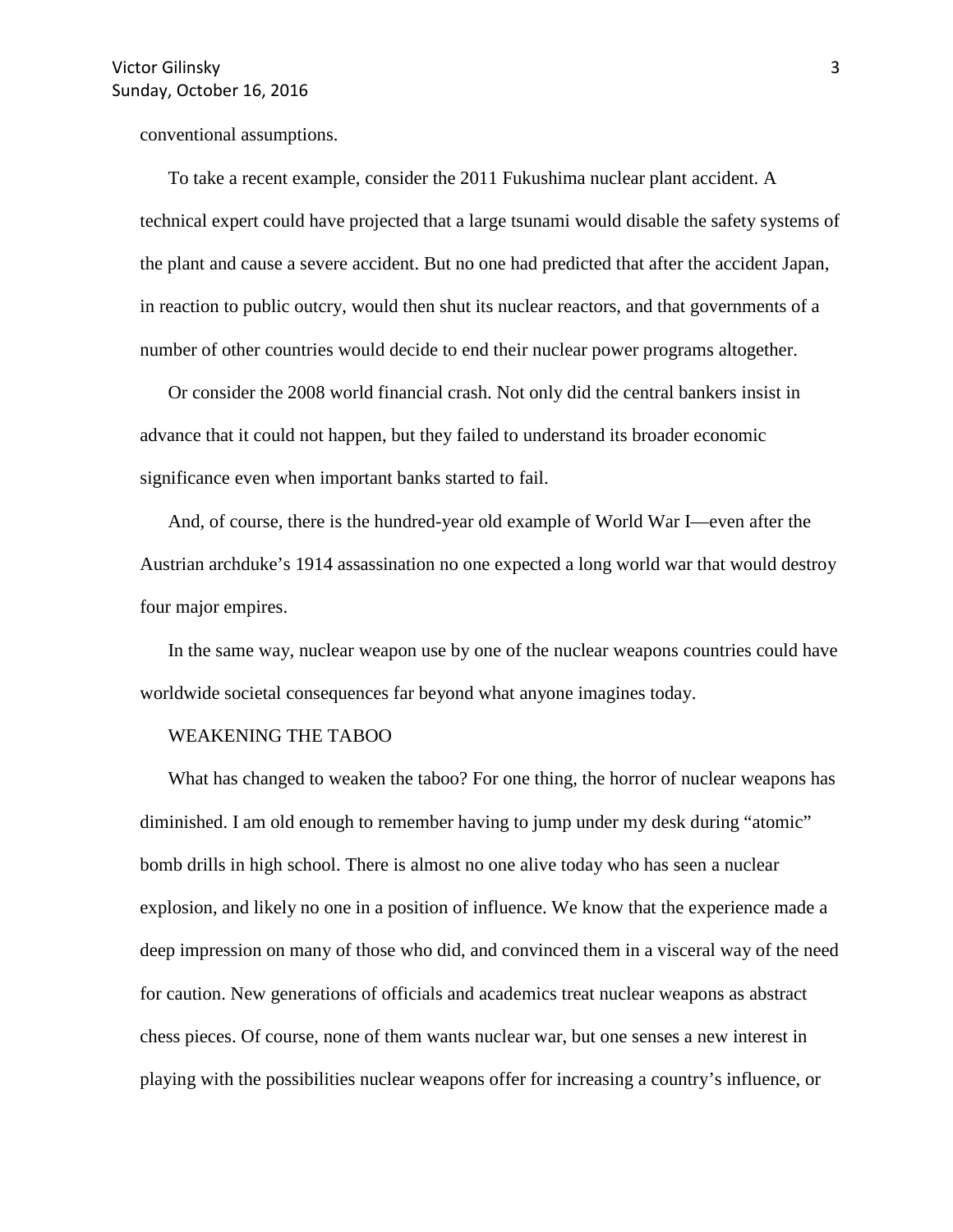protecting it against others with nuclear arms.

Academic journal papers talk of a new renaissance in nuclear security studies that examine the extent to which such weapons increase a state's bargaining power and its prestige, all with a view to making use of—if not the bomb itself—at least the shadow cast by the bomb. Some of these political strategists write as if there are quantitative laws that govern the deterrent effect and influence of nuclear weapons, laws which need only be discovered to be applicable by national leaders to their advantage. This is, of course, dangerous nonsense, but it provides a useful academic validation for powerful officials and bureaucracies involved with the weapons who want them—and thus the possibility of nuclear war—to remain an important aspect of national policy.

And while indeed no one wants nuclear war, it would also be only human if there were moments when some of the nuclear weapon advocates yearned for a chance to test the results of their work in the real world. It is easy to rationalize that with small modern nuclear weapons the results would not be as bad as people think, that at the lower end of weapon yields, nuclear weapons overlap with conventional ones, that escalation can be controlled, and so on. We have been there before. In an early book Henry Kissinger wrote*:* "With proper tactics, nuclear war need not be as destructive as it appears when we think of it in terms of traditional warfare."

There is now also public discussion of possible acquisition of nuclear weapons for protection in countries where such public discussions never took place before, namely South Korea and Japan. They are obviously concerned about the failure of the major guardians of the NPT to cope adequately with North Korea. While any step by these countries in the direction of nuclear weapons is still only a remote possibility, it is no longer an unthinkable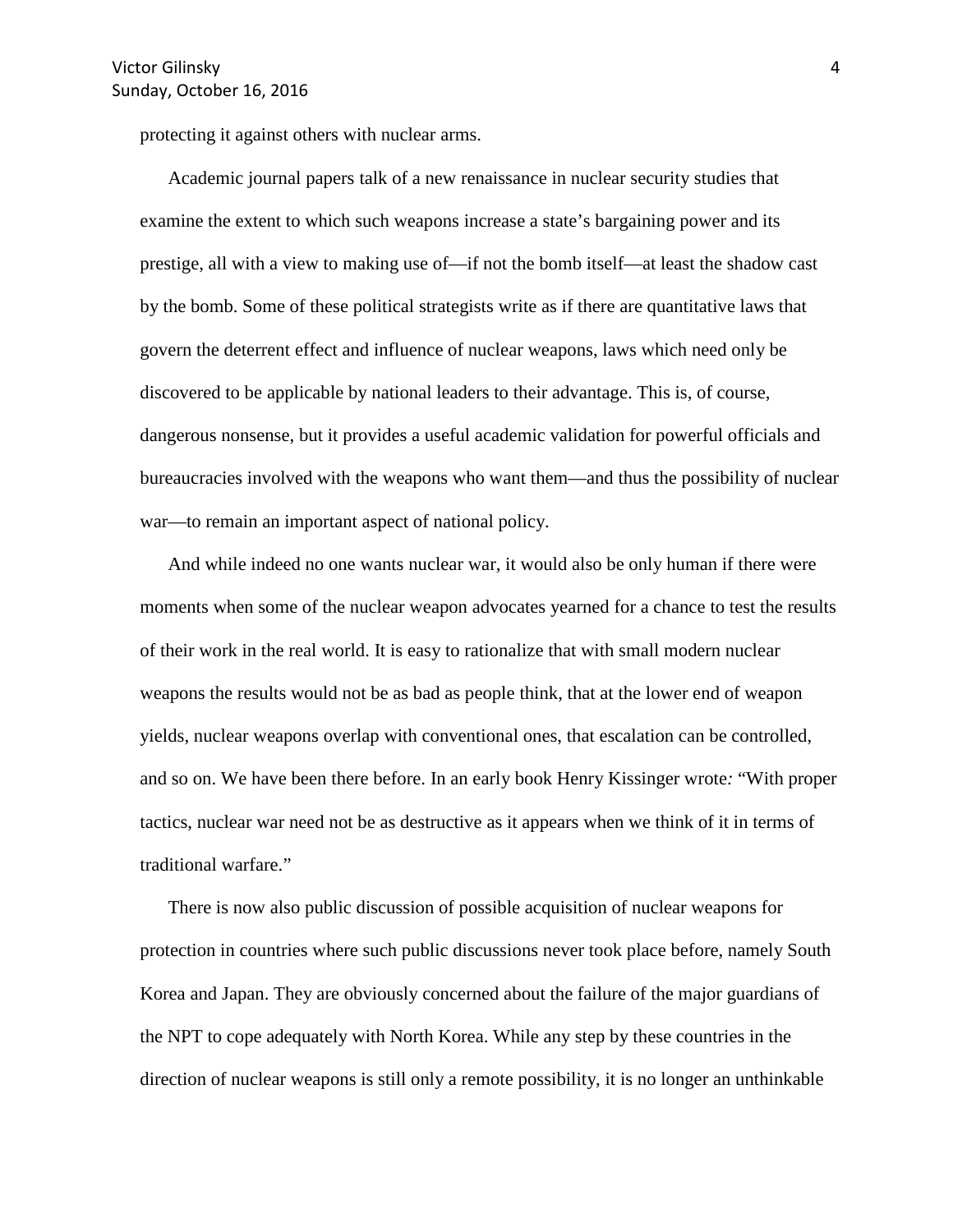one. If it were to happen it would surely be the end of the NPT. And while acquisition of nuclear weapons does not translate to use, the more countries with nuclear weapons, the greater the chances that things could go wrong.

#### WILL DETERRENCE PREVENT NUCLEAR USE?

What could go wrong? Nowadays respectable people in nuclear weapons countries insist that their weapons are not for use in fighting wars but purely for deterrence.

But what is deterrence? It is convincing opponents not to harm you out of fear that, if they do, you will harm them more than they can stand. You don't have to think very hard to realize that nuclear deterrence is based on the threat to use nuclear weapons in certain circumstances (which for some countries include conventional attacks by their adversaries). In other words, deterrence cannot be divorced from use. That is why trained and dedicated officers in nine countries operate in shifts waiting for orders to release their weapons. In other words, non-use is predicated on adversaries never using their nuclear weapons, or crossing some stated "red line." One has the feeling that in the strategy of some countries, a so-called second strike may precede an adversary's first strike.

One might ask, why in these circumstances would any country do anything that would risk nuclear retaliation? The short answer is that human beings sometimes do foolish things. Or they might evaluate the situation differently from their opponent, perhaps regarding the threat of a nuclear attack as a bluff.

To take a current example: If I understand correctly, Pakistan threatens to respond to an Indian military incursion with newly-developed battlefield nuclear weapons. India previously threatened such incursions in response to what it claimed were Pakistani-sponsored terrorist attacks. Will India now be deterred from responding? Will Pakistan now refrain from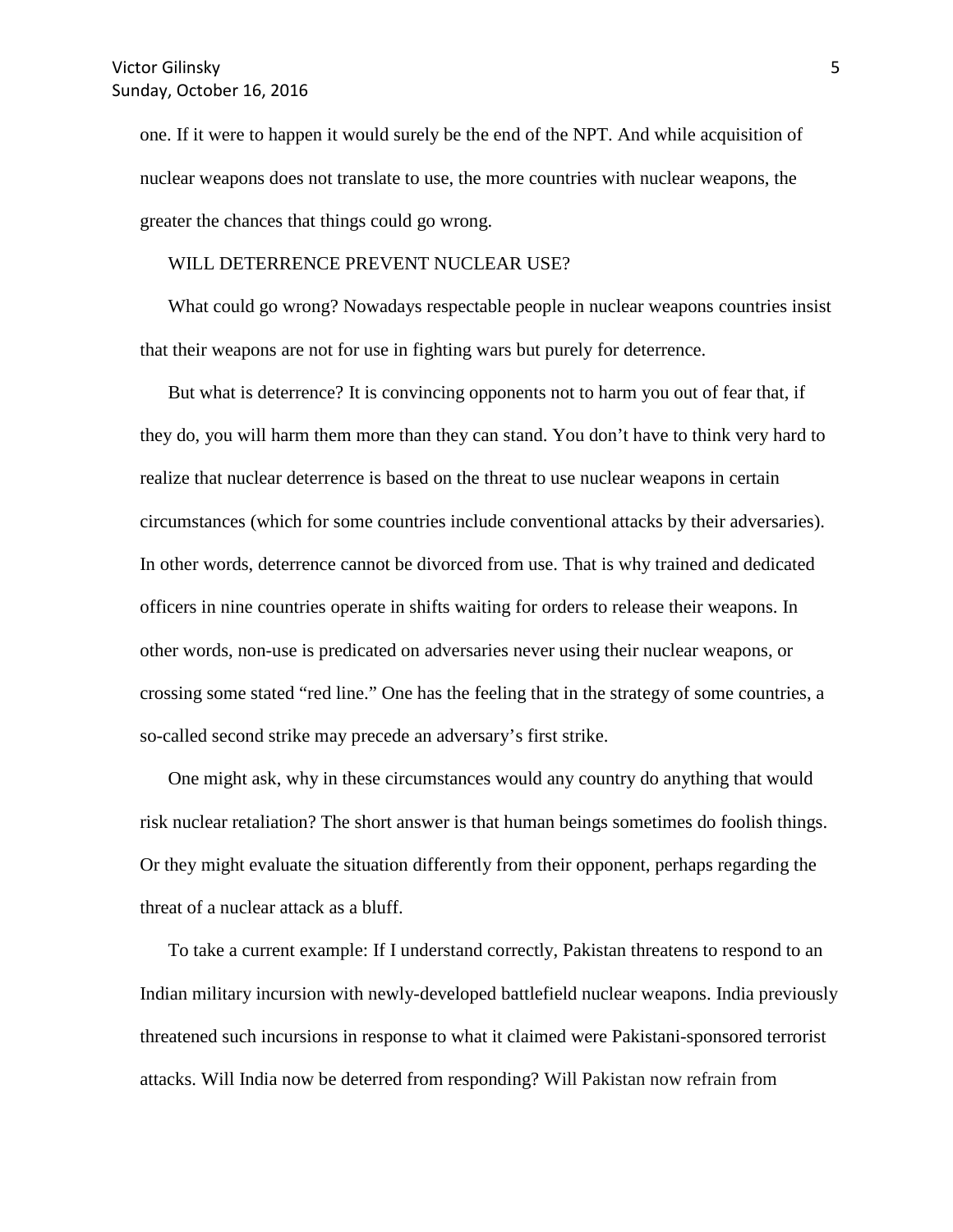supporting activities that may trigger an Indian response? Probably they themselves are not sure.

In one of his early books Henry Kissinger described deterrence as a *product* of three *multiplicative* factors: "power, the will to use it, and the assessment of these by the potential aggressor." (One always assumes nowadays that one's adversary is the aggressor.) Two of the three factors are psychological. In other words, deterrence is in the mind of the adversary, and we know that minds do strange things. I would add another psychological element—the adversary's evaluation of the consequences of *not* taking actions despite the risk of nuclear retaliation. It may be as simple as a politician knowing if he does not take the risk he is finished.

# DANGEROUS BIAS TOWARD "HAWKS"

The risk of nuclear use is exacerbated by the cult of toughness at high levels in government. In a crisis, national leaders—likely tired, possibly awake with stimulants, and largely unfamiliar with the details, and perhaps even the basic facts, of nuclear weapon use will be subject to multiple pressures, each with inevitable consequences for their political future. (That is, if the national leader is actually the one making the decision.) There is in these situations a bias in favor of hawks as opposed to doves. It is an age-old problem. In his history of the Greek wars, Thucidydes famously commented that in times of war reckless audacity was equated with courage, and prudent hesitation, with cowardice.

The experts describe the stability of deterrence as a delicate matter—with too little retaliatory power you risk attack, but if you threaten to build up too much strength, especially on the defensive side, the opponent may misinterpret it as initial steps toward aggression and you may risk preemptive attack. But if deterrence is a delicate affair that requires constant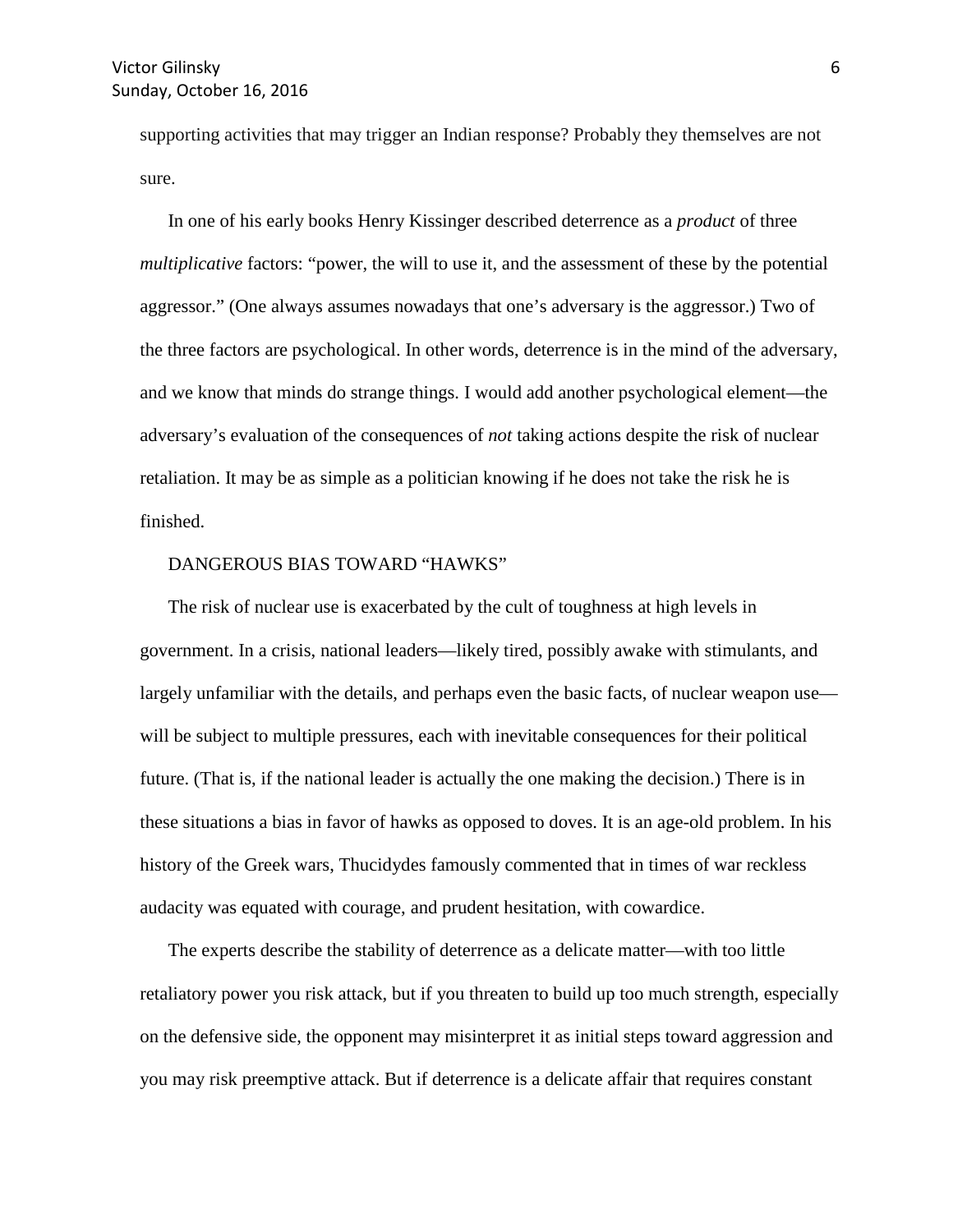tuning by experts, is it something to count on never to fail?

That no nuclear weapons were used during the Cold War, and since, has been taken by the nuclear weapon professionals as a demonstration of the effectiveness of deterrence. But is this really valid? For one thing, we know there were close brushes with possible use. For another, the lack of use does not necessarily translate into effective deterrence. There may be no deterrence at work at all if countries, even hostile adversaries, have no intention of using nuclear weapons against each other for reasons unrelated to the fear of retaliatory attack. What conclusions can be drawn from the decades of non-use of nuclear weapons for the future? None we can be sure of.

## ACCIDENTAL WAR

The taboo on nuclear weapons may also fail accidentally. We are told there have been situations in both the United States and Soviet Union/Russia that could have led to the launch of nuclear weapons by mistake but for the action of an individual officer. It would be surprising if such situations have also not occurred in other nuclear weapon countries. There have also been occasions when nuclear bombs fell out of airplanes on routine patrol. In one such case a multi-megaton bomb very nearly exploded—after impact five of six electronic locks failed.

A nuclear weapon enterprise requires extraordinary care and discipline at all stages, and never more so in dealing with weapons ready to launch. It is, however, extremely difficult to maintain proper discipline and motivation in a system that is never used. There are exercises and inspections, but that is not the same thing. There is a tendency, of which there is some evidence, to become sloppy. The nuclear risks are obvious.